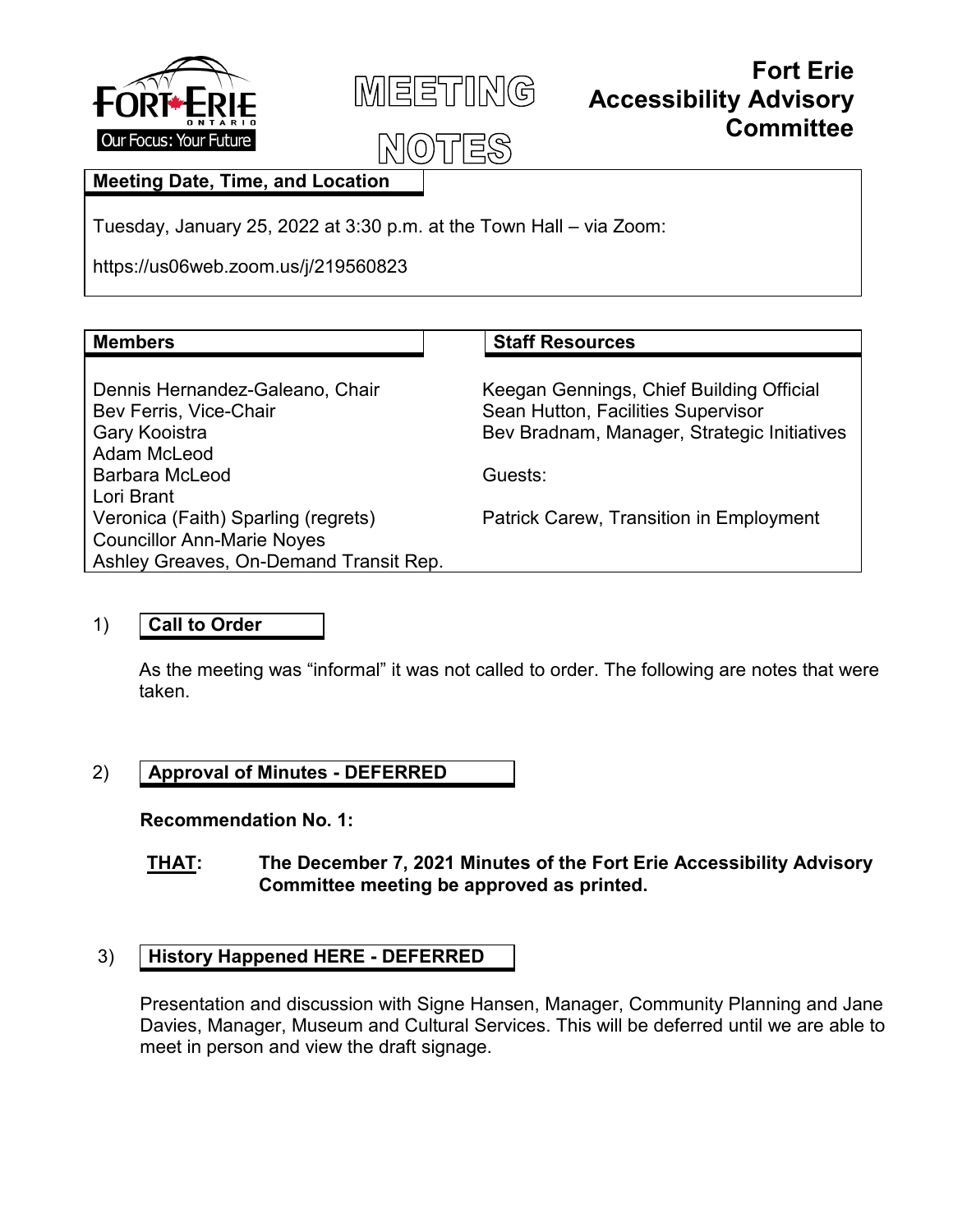#### 4) **Transition To Employment**

Presentation and discussion with Patrick Carew. Patrick advised that the program is under the DSBN umbrella but is open to non-students and is not funded through the Ministry of Education. Patrick advised that it is an Employment Ontario program, similar to Job Gym, but the biggest difference is that it is specific to individuals with disabilities. Individuals may be 16 years and older and the median age is between 40 and 50 and there is even a 90 year-old on their case load. The program has been available for 20 plus years and is funded through ODSP, MCCSS. They support over 300 people per year to help secure and retain employment. They are the largest employment firm in the Region and receive 40% of all disability funding in the Region. Participants are those that self identify as someone with a disability but they do not need an official diagnosis. They also provide support once a job is found for up to 12 months. Developmental disability, mental health disability and even someone with diabetes is able to qualify for assistance. Their program helps reduce barriers to engagement across the Region and there is no specific catchment area … "don't make people come to us, if travel is a barrier" – they will meet at a local library, Tim Horton's etc.

- Build employment capacity
- Preparedness workshops
- Secure employment
- Build resumes
- Advocate
- Sit through interviews
- Help with onboarding

Some won't be ready for a year and will want more training vs. some that want to start work tomorrow. The support for the first 12 months of employment used to be 3 years. 75% retention rate over 3 years compared to the Provincial average of 20%. They work with employers. Job searching – letters, resumes, second career, coaching, interview prep, all individualized. 100's of employers sensitive to needs. 75 % of jobs found through hidden job market, concern is retention – staff split between searching and retention. Literacy based skills program is also offered and is unique to the person. They do not go into people's homes or drive them around and because of the pandemic it has been moved more on-line/virtual. The help people how they need to be helped = success. There will be an individual for Fort Erie, based out of the Niagara Falls office. Voted best employment agency. Literacy and Basic Skills (LBS) – have to be 19 plus years – help develop reading, writing, math, employment/social and/or life skills as well as digital skills. Learning and Developmental Disabilities – trained to help those with learning and developmental disabilities. 4-8 individuals – twice/week – life skills in each class. Work 1 to 1 – create goals – no hard start or end date and intakes are ongoing.  $1<sup>st</sup>$  point – start that week – want to get education, employment, independence. 2-4 credits through co-op, specialized training, customer service training, cash handling, MS Office, ASL, computer basics, etc. Intake takes about an hour and there is no pre-determined curriculum – based on needs of individual. Some classes provided virtual, others they will help arrange transportation. Gary noted that it sounds like the program helps build self confidence and to learn self-worth.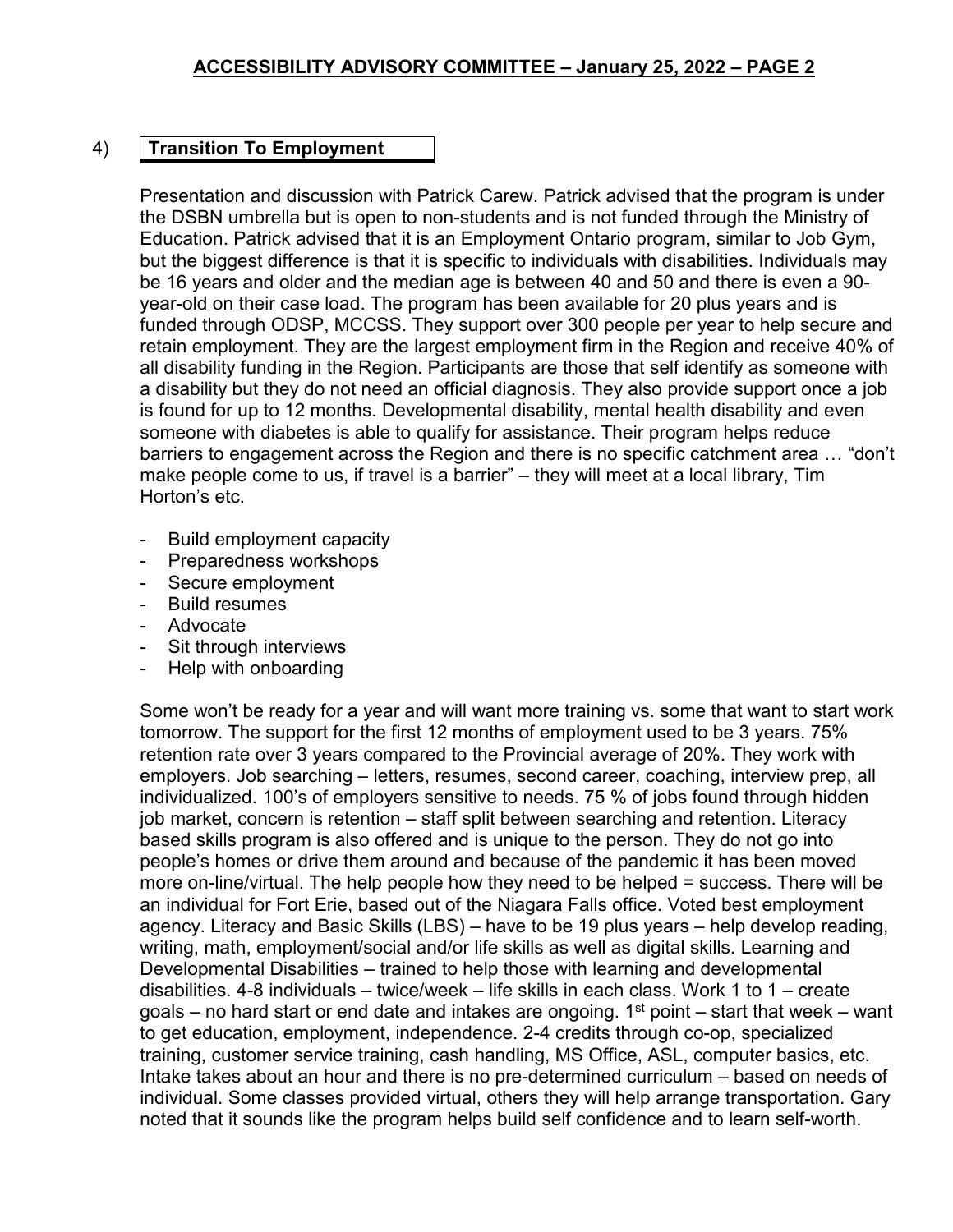#### 4) **Transition To Employment, continued**

Keegan asked if they help pay for accommodations if it's a good fit. Retention rate is very attractive due to turnover usually experienced. Keegan asked if they help fund things such as hand bars, interview clothes, computer monitors, accommodation needs for physical stuff and Patrick advised that there is no limit to accommodation costs. Dennis asked if this is just through the public school board and Patrick advised that the Catholic School Board does not offer a program like this but participants don't have to be part of any school and most are past school age. Patrick said in the past the program offerings have stayed central and did not reach the extremities of the Region and there was little exposure to disability employment services so he thanked us for allowing him to present and provided his contact information. Patrick left the meeting at 5:00 p.m. His presentation is attached as Appendix "1" to the meeting notes.

#### 5) **Outstanding Matters**

- 1) Regional Accessibility Advisory Committee
	- Accessible Bus Demo (deferred until Transit Governance Study completed). Bev asked if this item could now be removed from under the Regional AAC heading as an inter-municipal transit has been approved.

#### 2) Parking Concerns

Bev encouraged members to send in any examples of parking for the Jarvis Street redevelopment and advised that she sent Tim Marotta several best practices for consideration. The request brought up by Councillor Noyes at the last meeting for an accessible space in front of the dentist office on Jarvis Street is now included in the project.

3) Fort Erie Active Transportation Committee (FEAT)

Dennis advised that the FEAT Committee has not met in some time and he will be following up with Pieter.

4) Pool Lift – E.J. Freeland Centre

Lori advised that she send a message to Brian Hodge and Bev will send a follow-up email to Stephen Passero and copy Lori and Dennis on it.

#### 6) **Site Plans**

4152 Erie Road – residential development of town houses was reviewed. No barrier free requirements apply.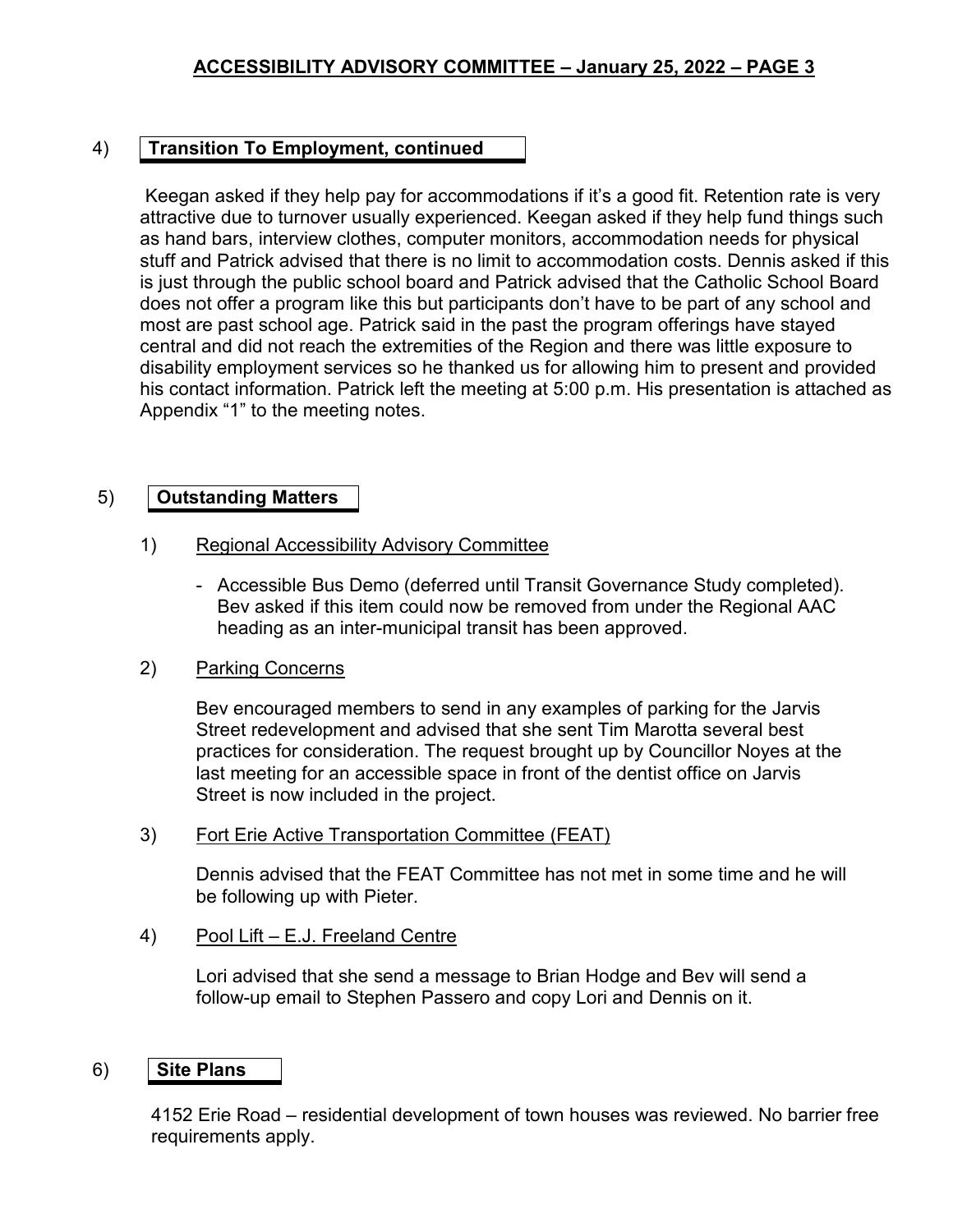#### **ACCESSIBILITY ADVISORY COMMITTEE – January 25, 2022 – PAGE 4**

#### 7) **Multi-Year Accessibility Plan 2019-2023**

Deferred.

#### 8) **Other Matters**

No new matters were discussed.

#### 9) **Date for Next Meeting**

The next AAC meeting will take place on Tuesday, February 22, 2021 at Town Hall - Conference Room #1 at 4:00 p.m.

#### 10) **Adjournment**

The meeting adjourned at 5:45 p.m.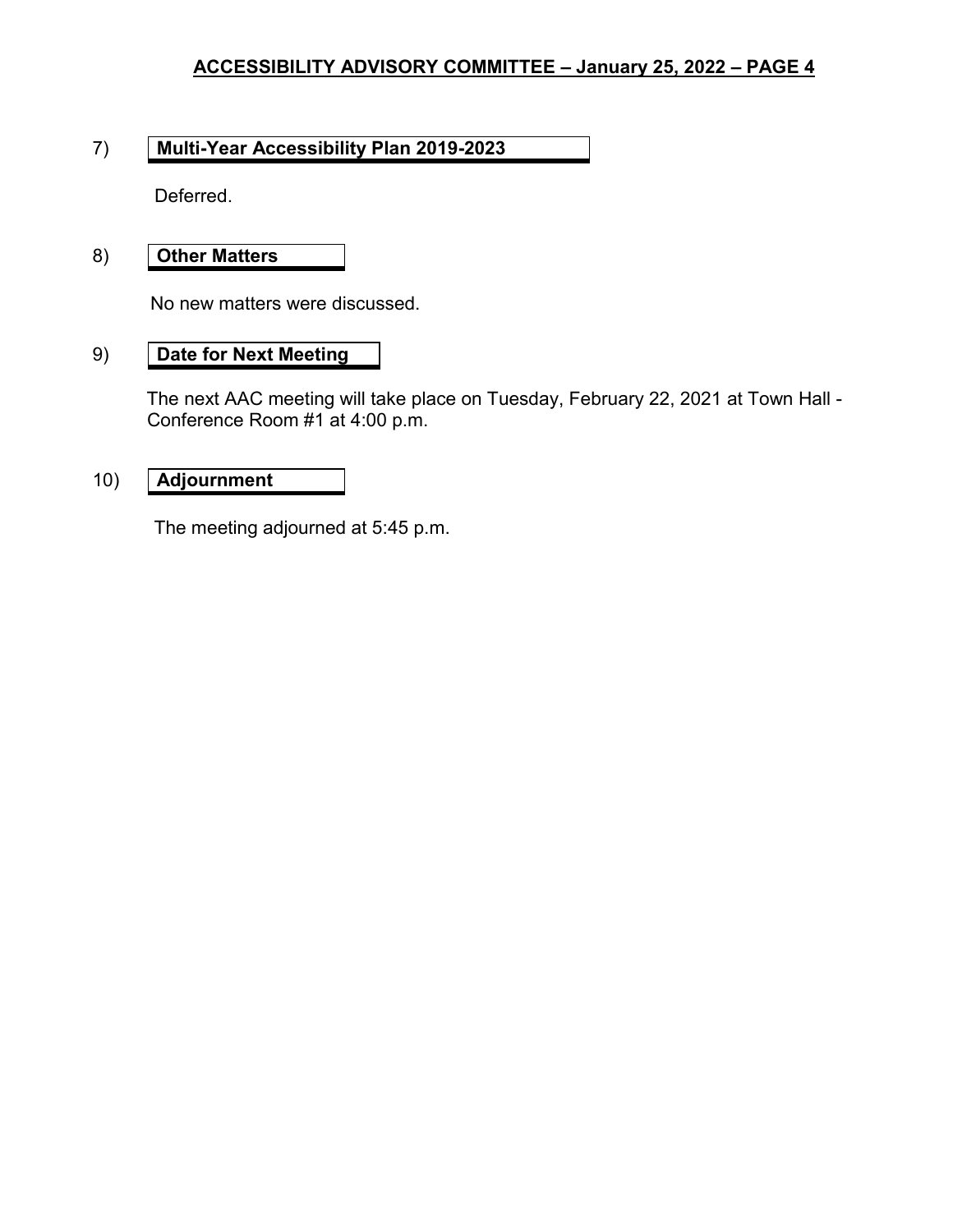

## **EMPLOYMENT**<br>**ONTARIO** Canadä

This Employment Ontario program is funded in part by the Government of Canada and the Government of Ontario.

# **Transition to** Employment



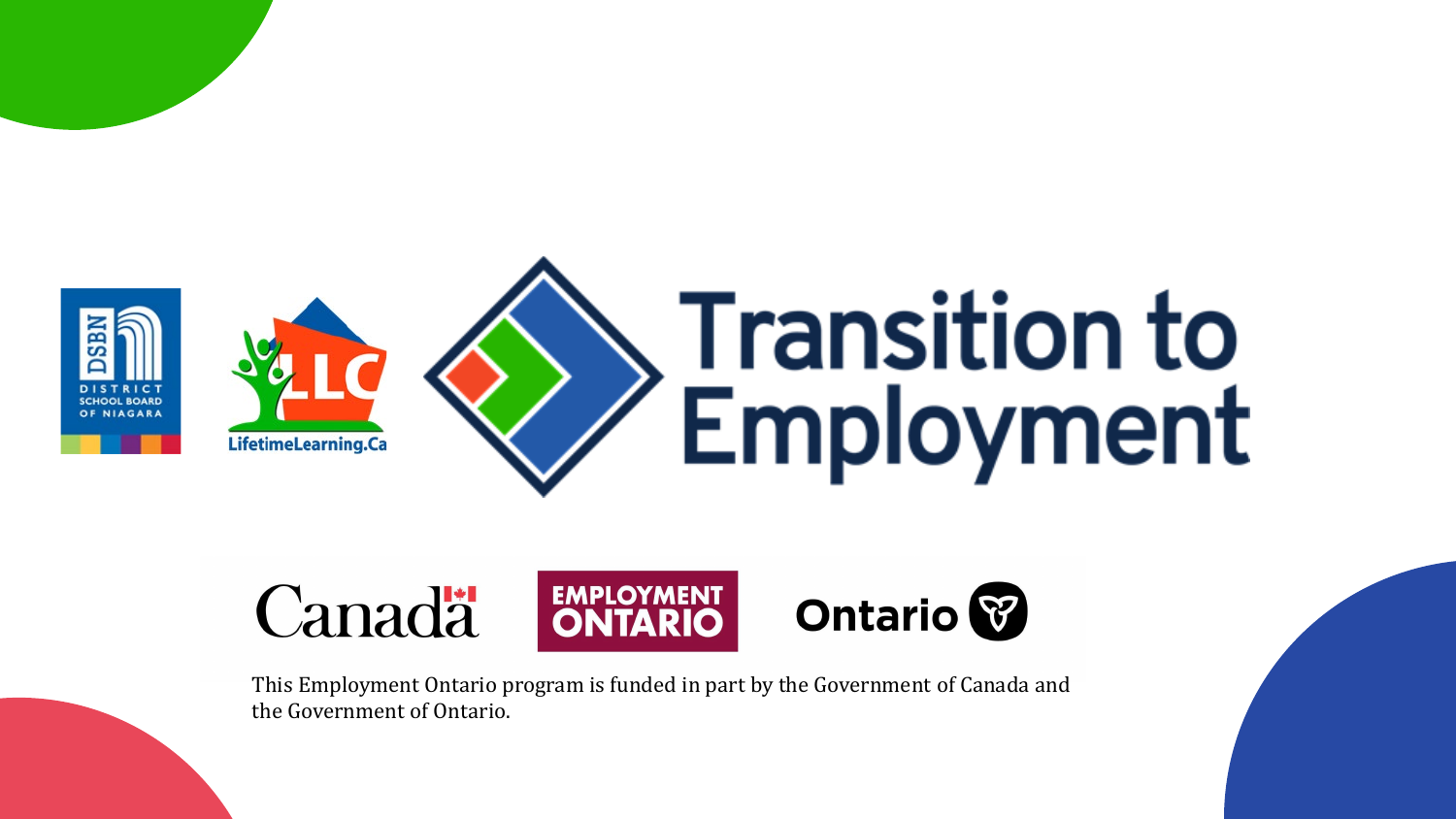- Tr a n s it io n t o Em p lo ym e n t is a fr e e e m p lo ym e n t service delivered by the DSBN as part of the Life time Learning Center and offered to in d ividuals  $16+$  anywhere in the Niagara Region
- Have been a fully operational program for over 20 years and has been funded by Ministries including MCCSS, MLTSD and now is under the wider Employment Ontario umbrella
- Support over 300 people per year to build employment capacity, secure employment and maintain employment
- No Wrong Entry!









# WHO WE ARE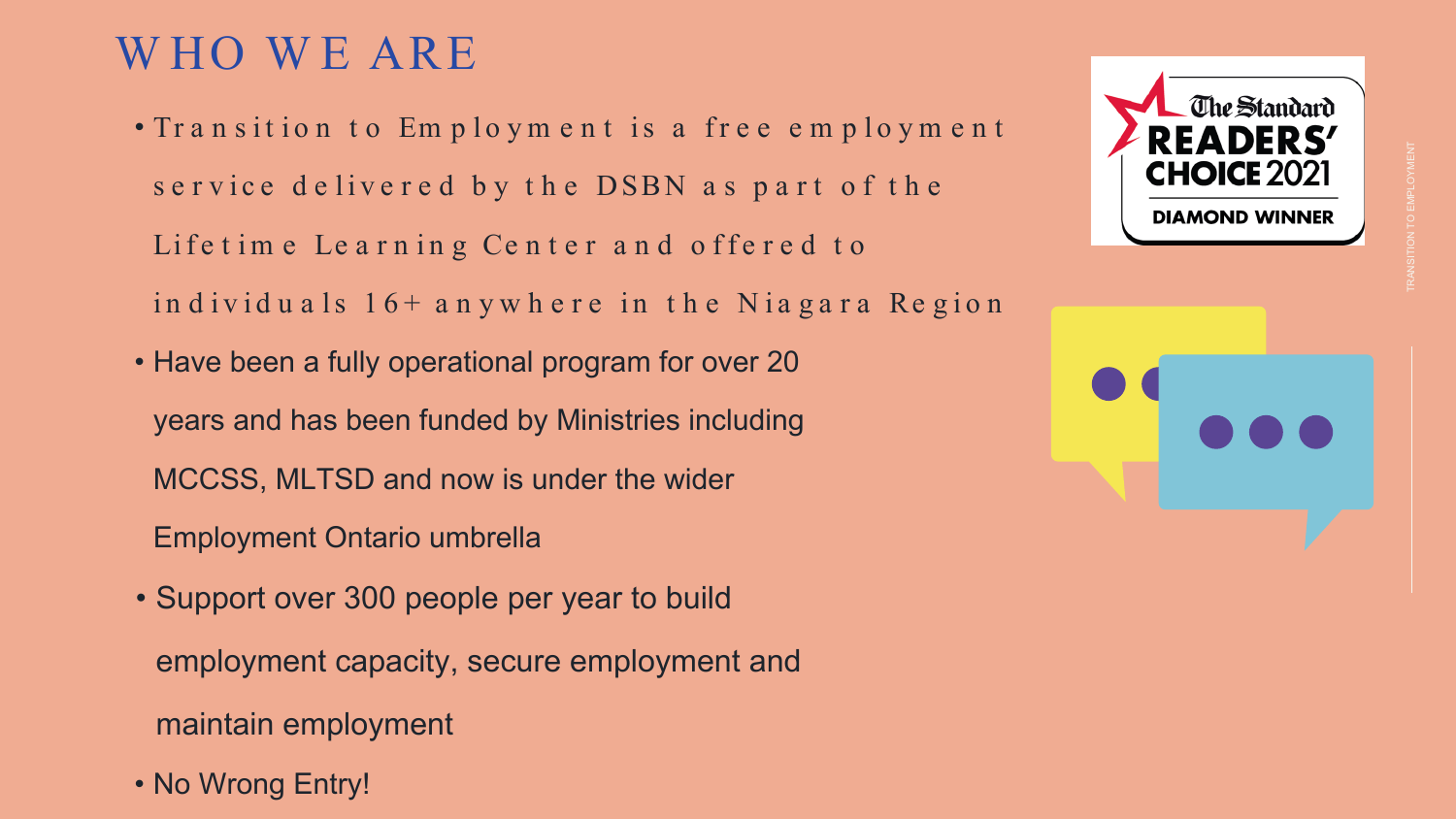# WHAT WE DO



We work with people 16 years or older who identify as having a disability anywhere in Nia gara Region. Yes, we come to you!

Find and keep jobs for 12 months following secu red em ploym en t

Build employment capacities through 1-1 support and/or trainings

All service is individualized – based on your goals, not

ours

Work with employers to get applicants in the door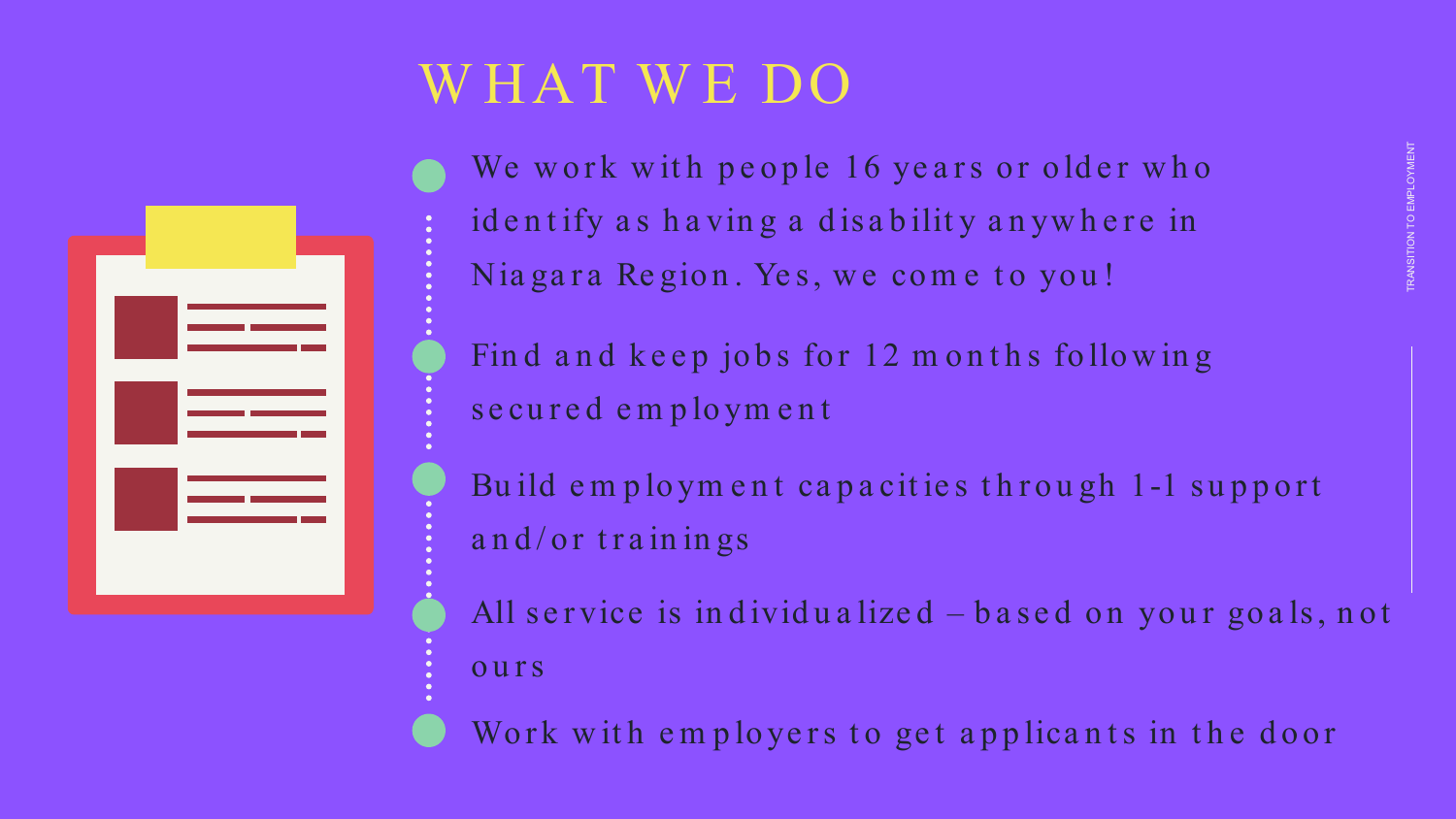•Jo b s e a r c h in g : a p p lic a t io n a s s is t a n c e , r e s u m e a n d cover letter writing, employment coaching, in t e r vie w p r e p a r a t ion, Ap p r e n t ice s h ip & Se c o n d Ca r e e r

•Jo b De v e lo p m e n t / Ca r v in g : w o r k c lo s e ly w it h em ployers, a ccess t o t h e h idden job m a rket , funding made available to offset employment costs (pa y for e m ploym e n t e xpe n se s a n d w a ge s)

•Jo b Re t e n t io n : o n -boa rdin g su pport , workpla ce t ra in in g, ch eck -in s, crisis su pport a n d m a in t a in in g em ployer rela t ion s

•Pre -e m p lo ym e n t Co u r s e s a n d Tr a in in g: Re fe r r a ls t o LBS to support, assessing employability and needs, 1 -1 in dividu a lized a pproa ch t o pre -em ploym en t

# HO W W E HELP

TRANSITION TO EMPLOYMENT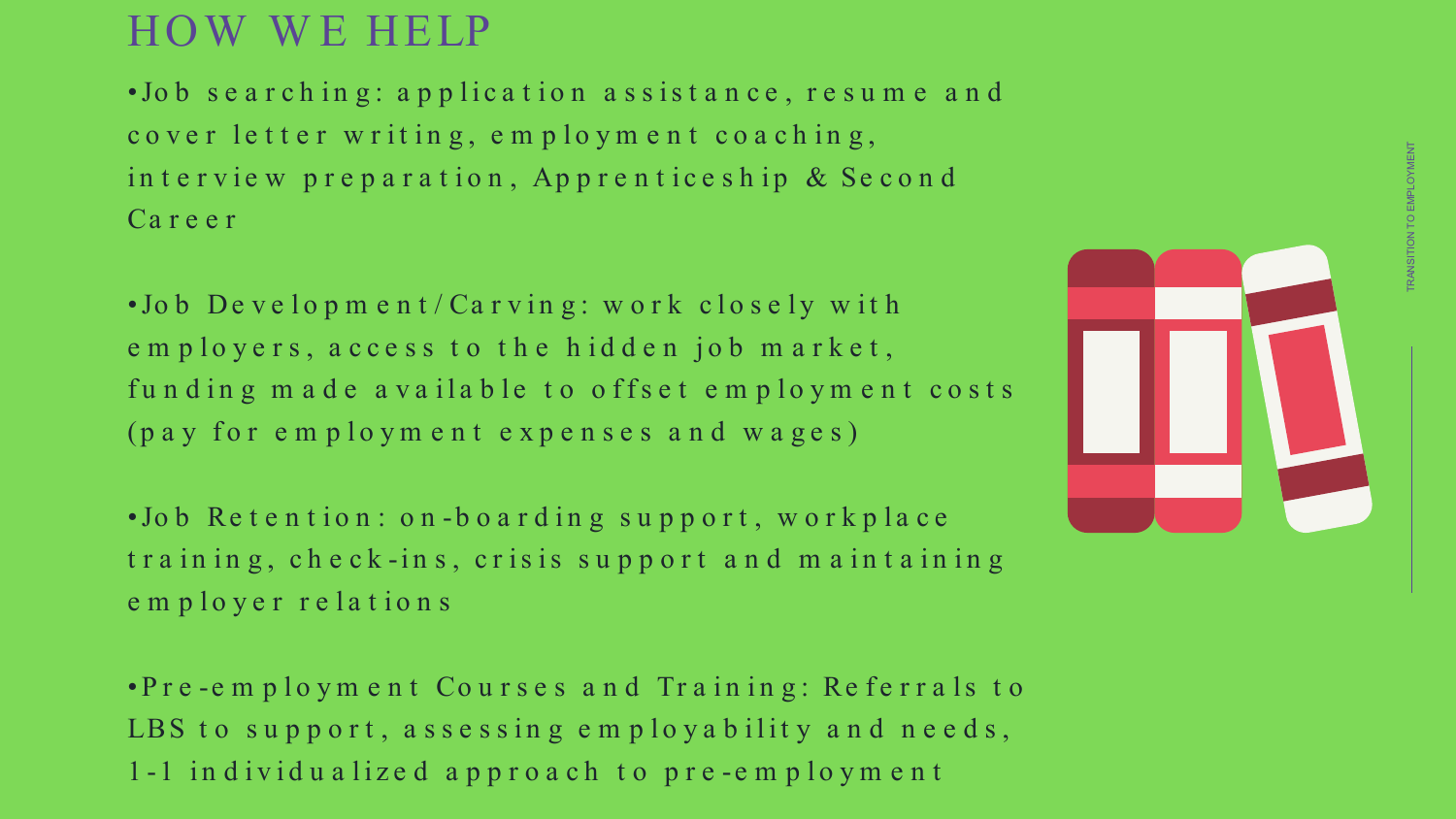•Our program has seen a  $65-85%$  job retention rate when measured at 3 years after securing em ploym en t

•We come to you – we will meet you at a location most convenient to you; anywhere in the Region

•All service is individualized - everyone has their own path to employment, no mandatory hoops to jump through and we do what ever it takes for you to be successful

•Offices all over the Region with on-going expansion



# W HY US ?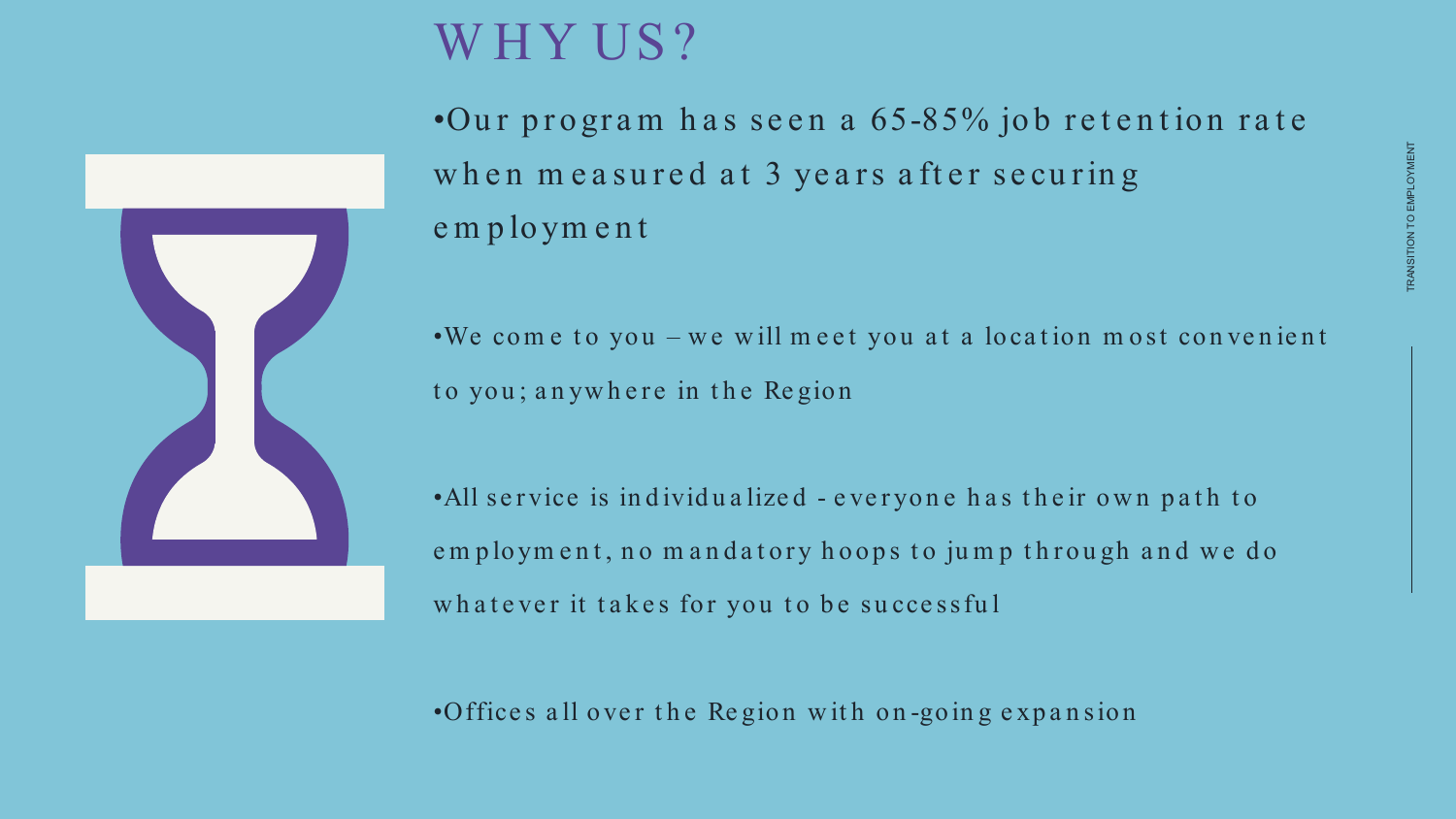### Stokes Community Centre (Goodwill) | 36 Page St

- 
- 

Port Colborne Secondary School | 21 1 Elgin St.